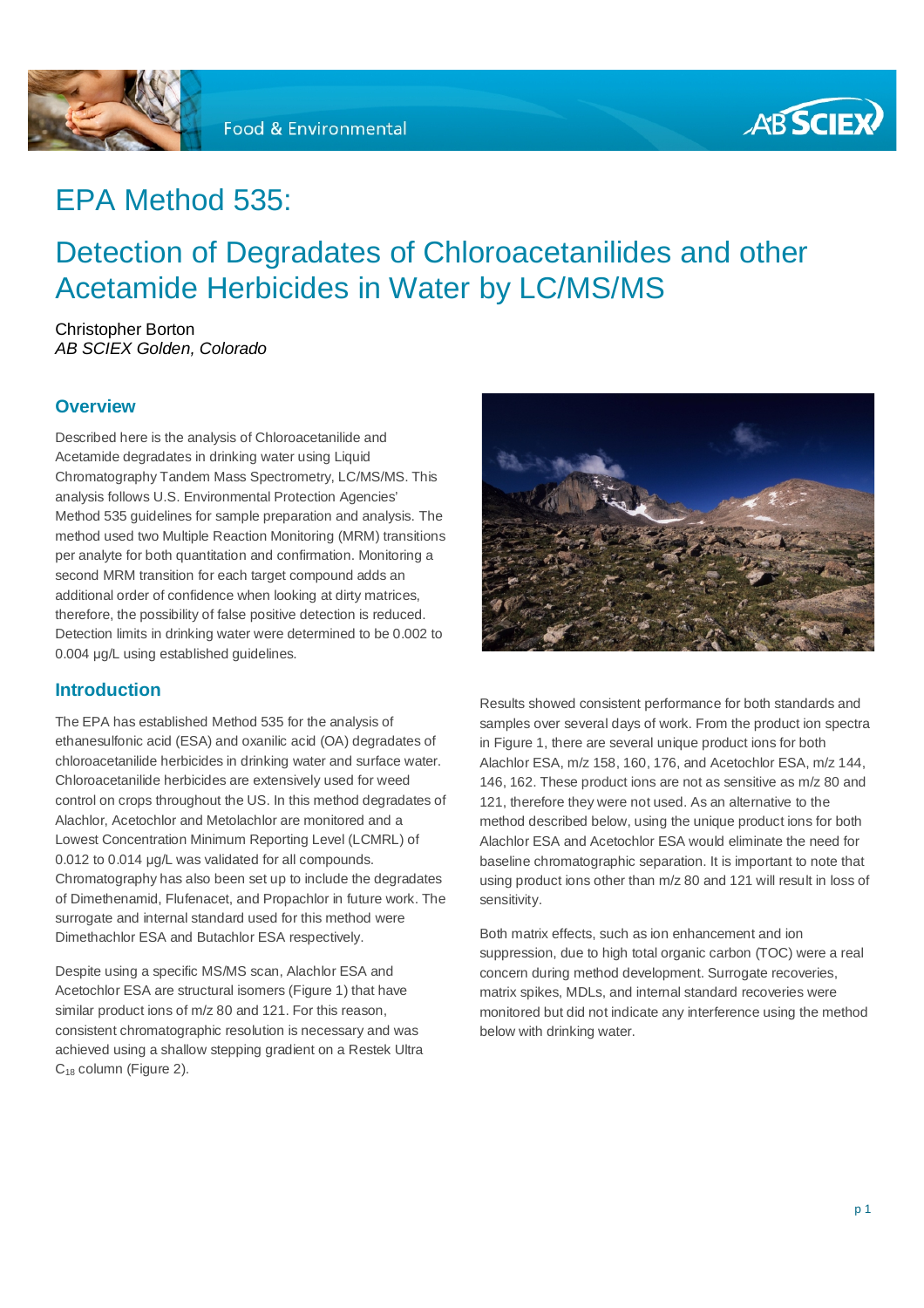



**Figure 1.** Product Ion spectra of structural isomers Alachlor ESA (top) and Acetochlor ESA (bottom)



**Figure 2.** Reproducible chromatography was achieved using a gradient on a Restek Ultra C18 3 μm 100x2.1 mm column. A 50 ng/mL initial calibration point is shown. Sufficient baseline separation was achieved for structural isomers Alachlor ESA and Acetochlor ESA with a consistent resolution factor of 3.5 or greater.

#### **Experimental**

The method uses an AB SCIEX API 3200™ LC/MS/MS system equipped with Turbo V™ source and Electrospray Ionization probe. All compounds were detected using negative ionization in Multiple Reaction Monitoring (MRM) mode using two MRM transitions for each target compound and surrogate. The following mass spectrometer conditions were used: Curtain Gas™ interface: 25 psi, IS voltage: -4500 V, Gas1: 50 psi. Gas2: 50 psi, Ion source temperature: 500°C, Collision gas: Medium, Interface heater: On, Vertical probe position: 2, Horizontal probe position: 5, Dwell time: 50 ms.

An Agilent 1200 HPLC system was used consisting of a binary pump, autosampler with thermal unit, and column oven. Chromatographic separation was achieved on a Restek Ultra C18 3 um 100x2.1 mm column using mobile phases, A: 5 mM ammonium acetate, B: methanol with the gradient in Table 1. A 25 μL injection volume was used.

**Table 1.** LC gradient

| 0.00<br>250<br>80<br>20<br>4.00<br>250<br>70<br>30<br>10.0<br>250<br>70<br>30<br>250<br>15.0<br>50<br>50<br>17.0<br>250<br>15<br>85<br>250<br>18.0<br>15<br>85<br>18.1<br>250<br>80<br>20<br>28.0<br>250<br>80<br>20 | Time (min) | Flow rate (µl/min) | A(%) | B(%) |
|----------------------------------------------------------------------------------------------------------------------------------------------------------------------------------------------------------------------|------------|--------------------|------|------|
|                                                                                                                                                                                                                      |            |                    |      |      |
|                                                                                                                                                                                                                      |            |                    |      |      |
|                                                                                                                                                                                                                      |            |                    |      |      |
|                                                                                                                                                                                                                      |            |                    |      |      |
|                                                                                                                                                                                                                      |            |                    |      |      |
|                                                                                                                                                                                                                      |            |                    |      |      |
|                                                                                                                                                                                                                      |            |                    |      |      |
|                                                                                                                                                                                                                      |            |                    |      |      |

Sample preparation was performed using Solid Phase Extraction (SPE). Restek Carbora 90, 6.0 mL tube size, SPE cartridges were used. Cartridges were conditioned with 20 mL of 10 mM ammonium acetate/methanol and then rinsed with 30 mL reagent water. Cartridges were not allowed to go dry at any time during the sample loading process. After conditioning, 250 mL of sample was prepared by adding 25-30 mg ammonium chloride and spiked with 5 μL of a 12 μg/mL surrogate standard, mixed, and then loaded using a vacuum manifold at a flow rate of 10- 15 mL/min. After loading, each cartridge was rinsed with 5 mL reagent water and then allowed to dry using nitrogen. Cartridge elution was performed using 15 mL of 10 mM ammonium acetate/methanol at gravity flow. The extracts were concentrated to dryness using a gentle stream of nitrogen in a heated water bath, 60-70°C. Finally, 1 mL of 5 mM ammonium acetate/reagent water and 10 μL of a 5 μg/mL internal standard solution were added and transferred to an autosampler vial.

Six calibration points (0.5, 1.0, 10.0, 50.0, 100.0, and 125.0 ng/mL) prepared in 5 mM ammonium acetate/reagent water, were used for the initial calibration curve. A linear fit was used with 1/x weighting and a correlation coefficient, r, of 0.995 or greater was achieved. All stock and primary dilution standards were prepared in methanol and stored at 4°C.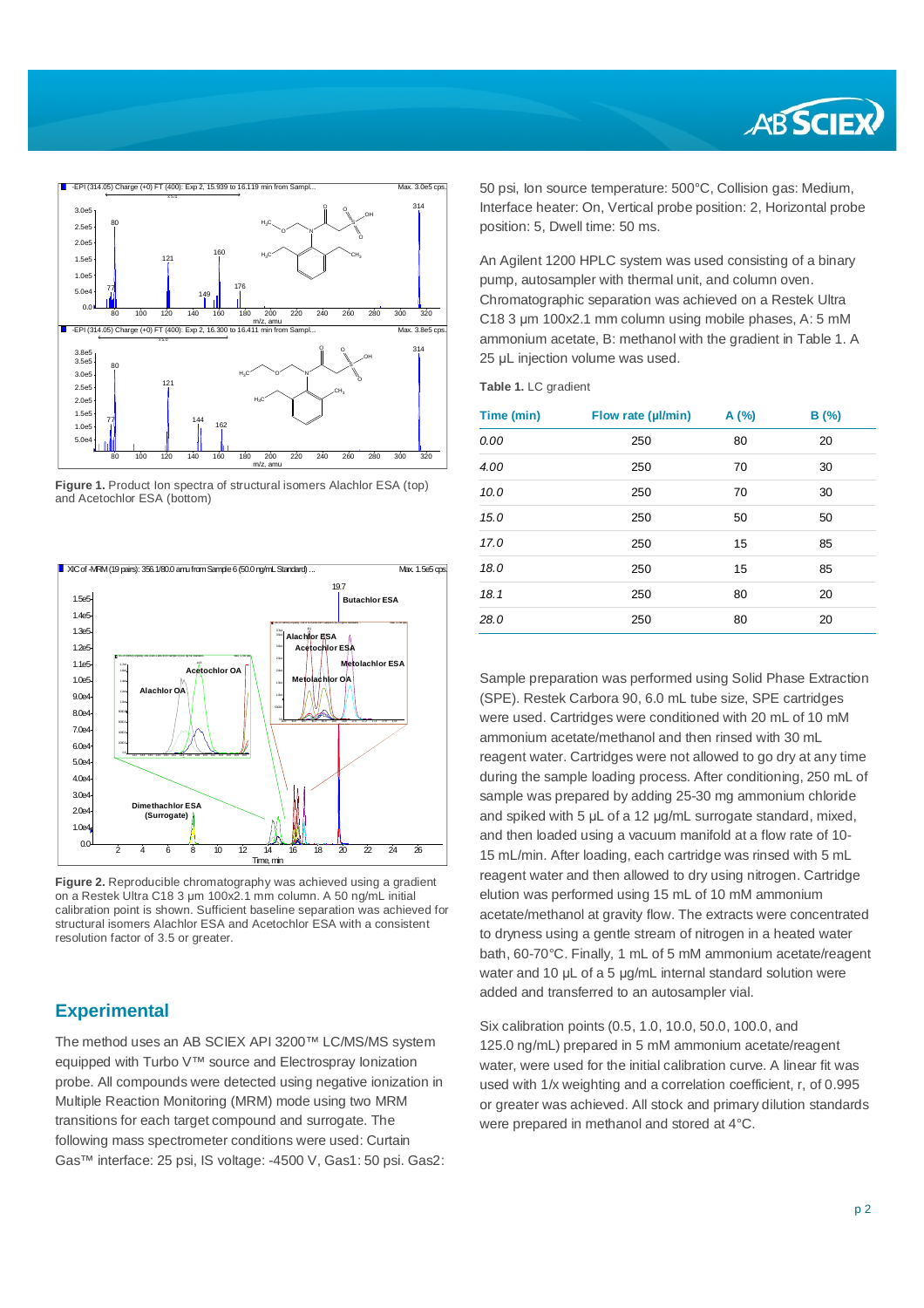# **ABSCIEX**

#### **Results and Discussion**

Method development was performed using the automated Quantitative Optimization feature of the Analyst® Software. Each target compound, surrogate, and internal standard was infused into the mass spectrometer at a low flow rate of 10 μL/min. Quantitative Optimization identified the precursor ion, the most sensitive product ions for each compound, and optimized all compound dependant parameters automatically. Results are shown in Table 2.

**Table 2.** Detection in Multiple Reaction Monitoring (MRM). Two MRM transitions were monitored for all target analytes and the surrogate. Only 1 MRM was used to monitor the internal standard (IS).

| <b>Analyte</b>                  | <b>Quantifier MRM</b> | <b>Qualifier MRM</b> | <b>MRM Ratio</b><br>Range $(\pm 20\%)$ |
|---------------------------------|-----------------------|----------------------|----------------------------------------|
| Alachlor OA                     | 264 / 160             | 264 / 158            | $0.24 - 0.36$                          |
| Acetochlor OA                   | 264 / 146             | 264 / 144            | $0.23 - 0.35$                          |
| Alachlor FSA                    | 314/80                | 314/121              | $0.28 - 0.42$                          |
| Metolachlor OA                  | 278 / 206             | 278/174              | $0.10 - 0.15$                          |
| <b>Acetochlor ESA</b>           | 314/80                | 314/121              | $0.33 - 0.50$                          |
| Metolachlor ESA                 | 328/80                | 328 / 121            | $0.32 - 0.48$                          |
| Dimethachlor ESA<br>(Surrogate) | 300/80                | 300 / 121            | $0.39 - 0.59$                          |
| Butachlor (IS)                  | 356 / 80              |                      |                                        |

MRM area ratios were used for confirming detection. Each ratio, displayed in Table 2, was calculated by determining the MRM ratio of each calibration standard and then taking the average of all standards. A  $\pm 20\%$  range was then applied to each unknown sample. The Analyst Reporter automatically flagged any unknown sample with a calculated MRM ratio outside the established 20% range.

Once method development was completed an Initial Demonstration of Capability (IDC) was performed. First an initial demonstration of low system background was run by preparing a Laboratory Reagent Blank (LRB). For each analyte, detection in the prepared LRB needed to be < 1/3 of the MRL detection (Figure 3).



**Figure 3.** Extracted Ion Chromatograms (XIC) for the Laboratory Reagent Blank (LRB) for all target analytes are displayed in the left column and the XIC of the proposed Method Reporting Limit (MRL) are in the right column.

To validate the proposed MRL, seven replicate LRBs were spiked at a concentration of 0.013 μg/L and processed through the sample preparation procedure above. All chromatographic peaks for both quantifier and qualifier MRM transitions required a signal to noise ratio of at least 3:1. Using the proposed procedure for calculating an LCMRL in EPA Method 535 a calculated detection limit of 0.004 μg/L or less was determined for all analytes (Table 3).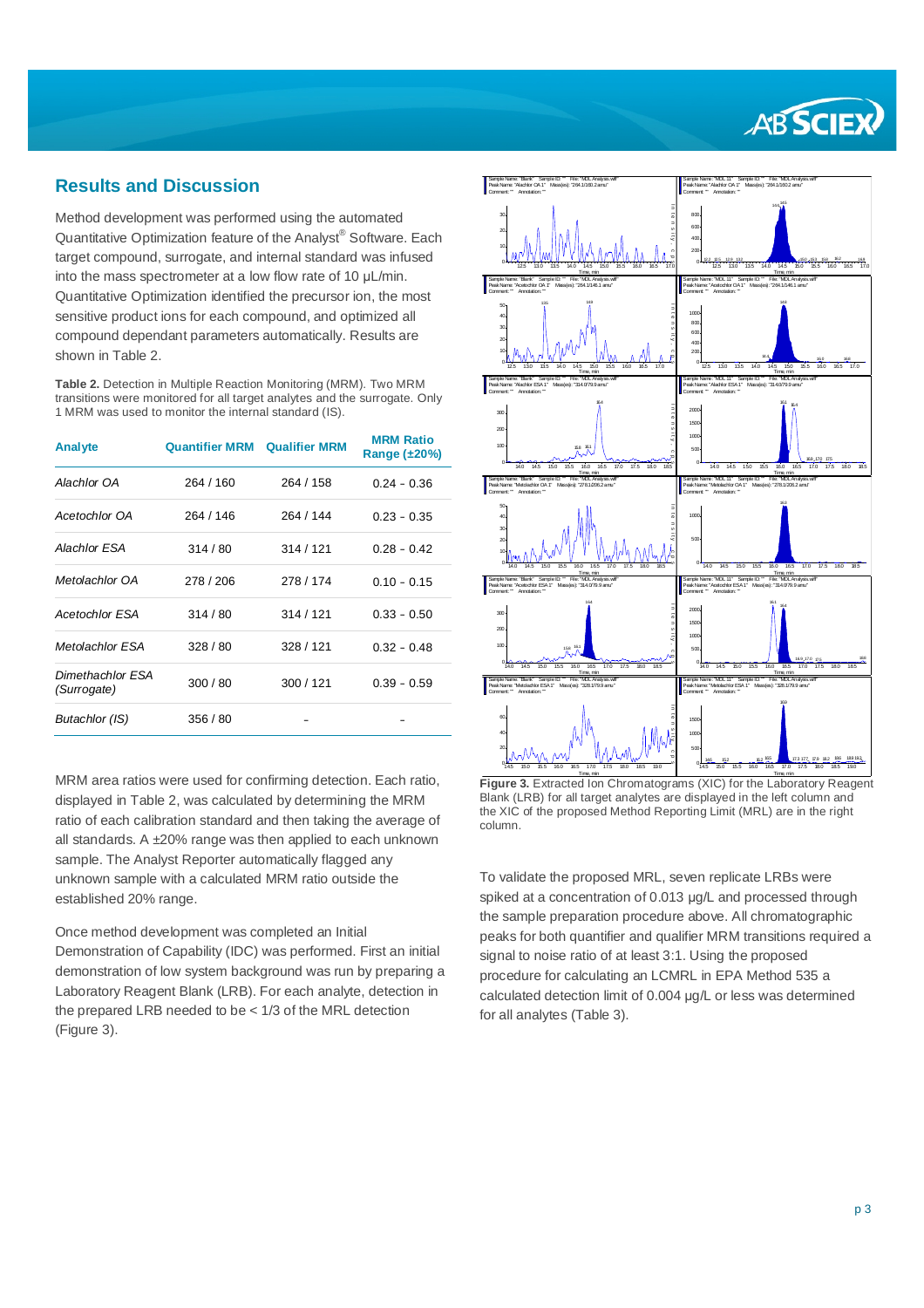

#### **Table 3.** Minimum reporting limit confirmation

| Analyte               | <b>LCMRL</b> | <b>Standard</b><br><b>Deviation</b> | HR <sub>PIR</sub> | <b>Lower PIR</b> | <b>Upper PIR</b> | <b>Extract LOD</b><br>$(\mu g/L)$ | <b>Sample LOD</b><br>$(\mu g/L)$ | <b>On Column</b><br>LOD (fg) |
|-----------------------|--------------|-------------------------------------|-------------------|------------------|------------------|-----------------------------------|----------------------------------|------------------------------|
| Alachlor OA           | 0.013        | 0.28                                | 1.1               | 72.4             | 142.3            | 0.868                             | 0.003                            | 86.8                         |
| Acetochlor OA         | 0.014        | 0.27                                | 1.1               | 74.0             | 141.9            | 0.843                             | 0.003                            | 84.3                         |
| Alachlor ESA          | 0.013        | 0.18                                | 0.7               | 82.1             | 127.9            | 0.569                             | 0.002                            | 56.9                         |
| Metolachlor OA        | 0.013        | 0.21                                | 0.8               | 75.7             | 128.2            | 0.651                             | 0.003                            | 65.1                         |
| <b>Acetochlor ESA</b> | 0.012        | 0.29                                | 1.1               | 62.4             | 134.7            | 0.897                             | 0.004                            | 89.7                         |
| Metolachlor ESA       | 0.012        | 0.18                                | 0.7               | 76.1             | 122.5            | 0.576                             | 0.002                            | 57.6                         |

After the MRL was confirmed an Initial Demonstration of Precision on Accuracy was performed. Four replicate LRBs were fortified at a concentration of 0.2 μg/L. The Percent Relative Standard Deviation (%RSD) for all analytes was ≤20% and the average recovery was within ±30% of the true value. Therefore the method satisfied the precision and accuracy requirements (Table 4).

**Table 4.** Initial demonstration of precision and accuracy

| Analyte                         | <b>Average Recovery (%)</b> | % RSD |
|---------------------------------|-----------------------------|-------|
| Alachlor OA                     | 96.6                        | 8.5   |
| Acetochlor OA                   | 97.0                        | 8.9   |
| Alachlor FSA                    | 92.5                        | 8.6   |
| Metolachlor OA                  | 95.0                        | 8.5   |
| <b>Acetochlor ESA</b>           | 94.3                        | 8.0   |
| Metolachlor ESA                 | 94.8                        | 8.9   |
| Dimethachlor ESA<br>(Surrogate) | 100.1                       | 9.2   |

Finally the recoveries of the internal standard and surrogate were monitored over a period of 48 hours. Samples were analyzed consecutively over this time and the recovery and %RSD of Dimethachlor ESA, surrogate, and Butachlor ESA, internal standard, were calculated. The results, shown in Table 5, for the surrogate indicated that the sample preparation efficiency is acceptable. In addition, internal standard recoveries show that the mass spectrometer is maintaining consistent sensitivity over long analysis times. Most importantly, results of both QC analytes indicate that there is no ion suppression or enhancement taking place that may affect the results of the target analytes.

**Table 5.** Surrogate and internal standard recoveries were within acceptable limits of 70-130% and 50-150% respectively.

| Analyte                          | <b>Spike Level</b><br>$(\mu g/L)$ | Average<br>Recovery (%) | $%$ RSD |
|----------------------------------|-----------------------------------|-------------------------|---------|
| Dimethachlor<br>(ESA (Surrogate) | 0.24                              | 97.3                    | 12.7    |
| <b>Butachlor ESA</b>             | 0.20                              | 87.4                    | 23.4    |